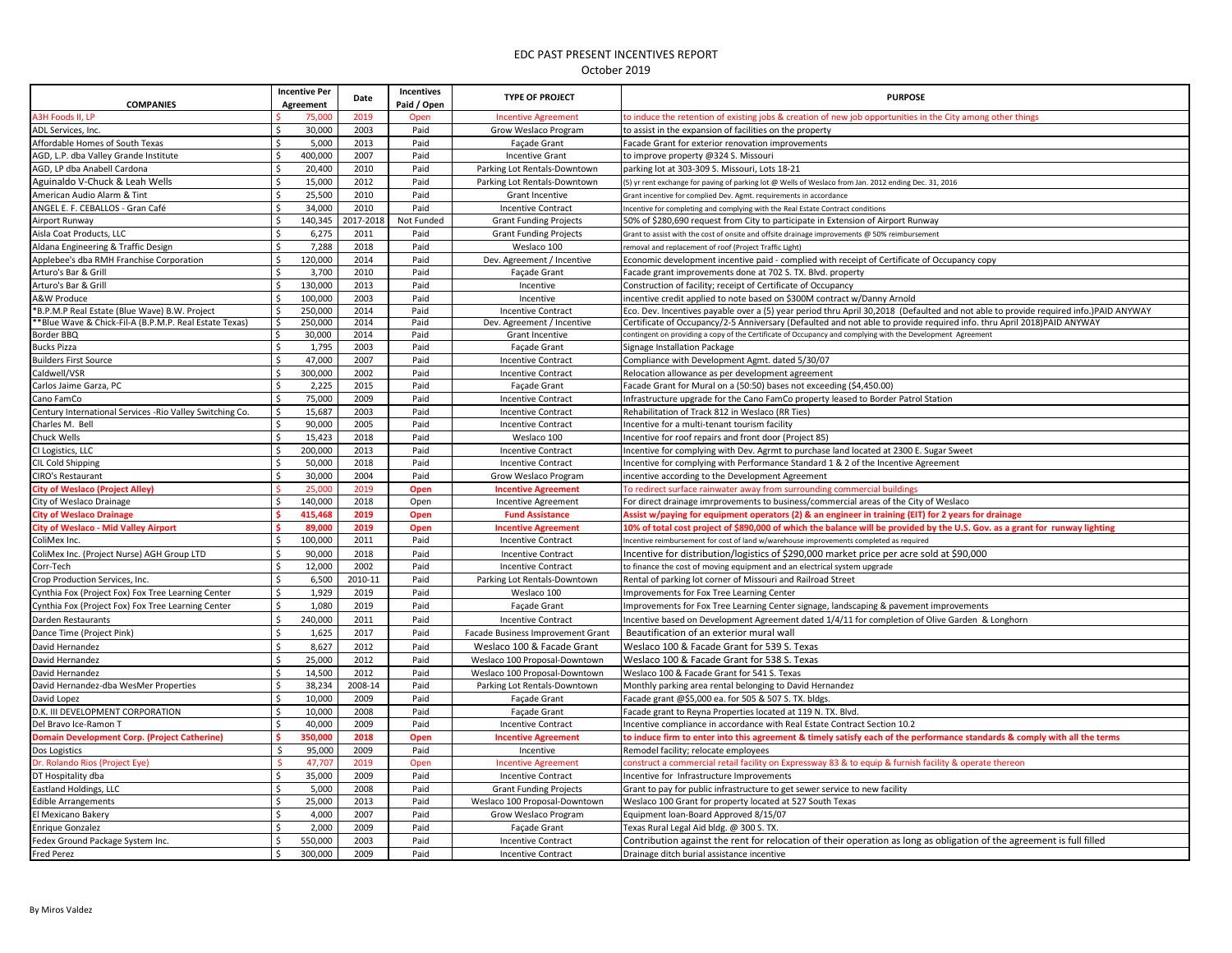| <b>COMPANIES</b>                                       |                    | <b>Incentive Per</b><br>Agreement | Date      | Incentives<br>Paid / Open | <b>TYPE OF PROJECT</b>            | <b>PURPOSE</b>                                                                                                                                        |
|--------------------------------------------------------|--------------------|-----------------------------------|-----------|---------------------------|-----------------------------------|-------------------------------------------------------------------------------------------------------------------------------------------------------|
| Fred Perez                                             |                    | 35,000                            | 2014      | Paid                      | <b>Incentive Contract</b>         | Incentive for drainage ditch improvements to the west side of Weslaco Professional Plaza                                                              |
| Frontera Audubon's Skaggs House                        |                    | 44,000                            | 2012      | Paid                      | <b>Grant Funding Projects</b>     | Nature Tourism Grant for the Skaggs House Roof Repair                                                                                                 |
| rontera Audubon's Skaggs House                         |                    | 30,000                            | 2014      | Paid                      | <b>Grant Funding Projects</b>     | USD Grant for Frontera Audubon's Skaggs House window repairs, rehab work etc.                                                                         |
| Frontera Audubon's Skaggs House                        | Ś                  | 15,104                            | 2016      | Paid                      | <b>Grant Funding Projects</b>     | \$20,000 for Skaggs House interior rehabilitaion /\$10,000 to complete the project                                                                    |
| Frontera Audubon's Skaggs House                        | Ś                  | 20,000                            | 2017      | Paid                      | <b>Grant Funding Projects</b>     | USD Grant for Frontera Audubon's Skaggs House window repairs, rehab work etc.                                                                         |
| Frontera Audubon's Skaggs House                        | $\mathsf{s}$       | 20,000                            | 2017/2018 | Cancel                    | <b>Grant Funding Projects</b>     | USD Grant for Frontera Audubon's Skaggs House window repairs, rehab work etc.                                                                         |
| Frontera Audubon's Skaggs House                        | \$                 | 20,000                            | 2018/2019 | Cancel                    | <b>Grant Funding Projects</b>     | USD Grant for Frontera Audubon's Skaggs House window repairs, rehab work etc.                                                                         |
| Gran Café de la Parroquia                              | Ŝ.                 | 34,000                            | 2011      | Paid                      | Incentive                         | Reimbursement of land costs                                                                                                                           |
| Grande Valley Builders                                 | $\mathsf{s}$       | 27,500                            | 2012      | Paid                      | <b>Incentive Contract</b>         | GVB has complied w/MVIP 6 Lot 6 sale of property as outlined in Real Estate Contract                                                                  |
| Happiness Cupcakes                                     | $\mathsf{s}$       | 5,925                             | 2011      | Paid                      | Weslaco 100 Proposal-Downtown     | Facade grant for property at 614 S. Texas                                                                                                             |
| Hector Tamez                                           | Ś                  | 2,500                             | 2002      | Paid                      | Façade Grant                      | To complete cover on the outside facade w/neon lights at Los Generales Salon de Fiestas                                                               |
| Hermes Trading Co. Inc.                                | Ś.                 | 200,000                           | 2013      | Paid                      | <b>Incentive Contract</b>         | Incentive for compliance with the terms specified in Paragraph 2(a) of the Dev. Agreement                                                             |
| Hidalgo County Juvenile                                | Ś                  | 245,000                           | 2007      | Paid                      | <b>Grant Funding Projects</b>     | Ballard St. project with Hidalgo County Juvenile Interlocal Agreement                                                                                 |
| Houdini Holdings & Cynthia L. Benavides (Project Foot) |                    | 5,000                             | 2019      | Open                      | <b>Façade Grant</b>               | Foregoing improvements to be undertaken in connection with the project & promoting downtown                                                           |
| Tower Theater (Project Risa)                           | Ś                  | 10,000                            | 2017/2018 | Paid                      | Incentive                         | Pest and land leveling etc                                                                                                                            |
| Tower Theater (Project Risa)                           | Ś.                 | 60,000                            | 2018/2019 | Paid                      | Incentive                         | Landscaping, Electrical, Flooring, Millwork, Interior/Exterior Painting, Mini Split A/C in lobby                                                      |
| rene Gonzalez dba Irene's Tea Room                     | $\mathsf{s}$       | 5,000                             | 2005      | Paid                      | Grow Weslaco Program              | Interest free loan                                                                                                                                    |
| Irene Gonzalez dba Irene's Tea Room                    | Ŝ.                 | 5,000                             | 2006      | Paid                      | Grow Weslaco Program              | Additional loan to include prior loan balance                                                                                                         |
| lason's Deli (Project Bob) - (Coastal Deli)            | Ś                  | 134,300                           | 2018      | Open                      | <b>Incentive Agreement</b>        | ncentive conditioned on company satisfying each of the Company's Performance Standards of the incentive agreement                                     |
| Jason Montes-El Cid (Project Son (A)                   | Ŝ.                 | 1,950                             | 2017      | Paid                      | Facade Business Improvement Grant | 537 S. Texas Blvd. bldg. improvements                                                                                                                 |
| lason Montes-El Cid (Project Son (B)                   | $\mathsf{s}$       | 500                               | 2017      | Paid                      | Weslaco 100 Proposal-Downtown     | 537 S. Texas Blvd. bldg. improvements                                                                                                                 |
| JAVI. Ltd (Javier O. De La Garza, D.D.S.               | $\mathsf{s}$       | 35,000                            | 2010      | Paid                      | <b>Incentive Contract</b>         | Infrastructure improvement incentive Location: 461 S. Westgate Dr.                                                                                    |
| Juan & Jose Torres (Jeans Restaurant Supply)           | $\hat{\mathsf{S}}$ | 10,000                            | 2010      | Paid                      | <b>Grant Funding Projects</b>     | To purchase new restaurant equipment for Jose's Cafecito                                                                                              |
| Jeff Everitt & Associates                              | \$                 | 15,000                            | 2012      | Paid                      | <b>Facade Grant</b>               | Facade grant for new construction at 901 S. Texas Blvd.                                                                                               |
| lessica Rodriguez (Project Bake) Greet and Gather      | \$                 | 3,325                             | 2019      | Paid                      | Weslaco 100                       | mprovements for Greet and Gather project                                                                                                              |
| Jessica Rodriguez (Project Bake) Greet and Gather      | \$                 | 5,000                             | 2019      | Paid                      | <b>Facade Grant</b>               | Facade project improvements                                                                                                                           |
| Jitters                                                | $\mathsf{\hat{S}}$ | 4.007                             | 2011      | Paid                      | Weslaco 100 Proposal-Downtown     | Facade Grant for renovations at 409 S. Missouri                                                                                                       |
| Joe Daniel Olivarez                                    | Ś                  | 37,500                            | 2010      | Paid                      | Incentive                         | 50% Loan match for purchase of property at Tenn-Tex Subdivision, Lots 1-2 etc.                                                                        |
| Juan R. Molina                                         |                    | 20,000                            | 2010      | Paid                      | Façade Grant                      | Facade grant for improvements & renovation of bldg. located at 710 South Texas                                                                        |
| Juventino Martinez (Project Happy) Alegros Flower Shop |                    | 10,992                            | 2018      | Paid                      | <b>Façade Grant</b>               | Facade grant for removal & replacing existing hangover front roof, replacing stucco façade, window repairs, rebuilding of columns & painting facility |
| K.G. Project - Khan's Grill (Mayan Capital Marketing)  | Ś,                 | 150,000                           | 2015      | Paid                      | Dev. Agreement / Incentive        | Certificate of Occupancy/2-4 Anniversary                                                                                                              |
| <b>KAPAL Investments LLC Hangar Series</b>             | Ś                  | 129,000                           | 2018      | Paid                      | Hangar Incentive Agreement        | Escrow funds to City to undertake expenditures at MVAirport upon issuance of a bldg. permit for project & contractual obligations                     |
| LRGVDC / South TX Transportation - JAG                 | \$                 | 39,000                            | 2015      | Paid                      | <b>Grant Funding Projects</b>     | LRGVDC Grant to provide free student transportation Sept. 1,2014 - August 31, 2015                                                                    |
| RGVDC / South TX Transportation - JAG                  | Ś                  | 39,000                            | 2016      | Paid                      | <b>Grant Funding Projects</b>     | LRGVDC Grant to provide free student transportation Sept. 1,2015 - August 31, 2016                                                                    |
| LRGVDC / South TX Transportation - JAG                 | Ś                  | 39,000                            | 2017      | Paid                      | <b>Grant Funding Projects</b>     | LRGVDC Grant to provide free student transportation Sept. 1,2016 - August 31, 2017                                                                    |
| RGVDC / South TX Transportation - JAG                  |                    | 39,000                            | 2017/2018 | Paid                      | <b>Grant Funding Projects</b>     | LRGVDC Grant to provide free student transportation Sept. 1,2017 - August 31, 2018                                                                    |
| LRGVDC / South TX Transportation - JAG                 | Ś                  | 39,000                            | 2018/2019 | Paid                      | <b>Grant Funding Projects</b>     | LRGVDC Grant to provide free student transportation Sept. 1,2017 - August 31, 2018                                                                    |
| RGVDC / South TX Transportation - JAG                  | Ś                  | 39,000                            | 2019/2020 | Paid                      | <b>Grant Funding Projects</b>     | LRGVDC Grant to provide free student transportation Sept. 1,2017 - August 31, 2018                                                                    |
| L&W Supply/Becknell (1/15/12) (USG Corporation)        | \$                 | 250,000                           | 2015      | Paid                      | Real property sale / Incentive    | Capital investment and job creation                                                                                                                   |
| La Abuela                                              | $\mathsf{s}$       | 31,063                            | 2003      | Paid                      | <b>Incentive Contract</b>         | Development Agreement for full time employee incentive                                                                                                |
| La Real Michoacana                                     | Ŝ.                 | 10,162                            | 2016      | Paid                      | Façade Grant                      | business located at 619 N. Texas Ave.                                                                                                                 |
| Legacy Builders                                        | Ś                  | 24,000                            | 2007      | Paid                      | Incentive                         | 413 W. Pike (Esplanada)                                                                                                                               |
| Leonard Montes (El Cid Hair Design)                    | Ŝ.                 | 5,000                             | 2012      | Paid                      | Façade Grant                      | Facade grant for bldg. located at 535 S. Texas Blvd.                                                                                                  |
| LF Trinity Development Group LLC                       | $\zeta$            | 22,500                            | 2012      | Paid                      | <b>Incentive Contract</b>         | Reimbursed 50% of the cost of the land \$45,000 - MVIP 4, Lot 10                                                                                      |
| LF Trinity Development Group LLC (Project Fire)        | ¢.                 | 170.224                           | 2018      | Open                      | Real property sale / Incentive    | old Lot 4B Weslaco WDC Ind. Park Subdivison Phase 2 (1900/1902 Joe Stephens) Maturity date: March 1, 2021 (2019-2021)                                 |
| iquid Environmental                                    |                    | 25,000                            | 2006      | Paid                      | <b>Incentive Contract</b>         | Engineering services for water & sewer improvements                                                                                                   |
| DARDEN RESTAURANTS, INC. dba Longhorn Steakhouse       | Ŝ.                 | 120,000                           | 2013      | Paid                      | <b>Incentive Contract</b>         | eco. dev. incentive outlined in the Development Agreement for Longhorn Steakhouse                                                                     |
| os Caminos del Rio                                     | Ś                  | 3,000                             | 2008      | Paid                      | <b>Grant Funding Projects</b>     | Grant for the Firemen's Challenge multi-sport race                                                                                                    |
| uis Eduardo Gonzalez (G2 Construction)                 | Ś.                 | 2,475                             | 2010      | Paid                      | Façade Business Improvement Grant | Ezequiel Reyna facade grant for renovation of bldgs. 309-318 S. TX Blvd. bldgs                                                                        |
| <b>LUIS LIDSKY</b>                                     | $\zeta$            | 725                               | 2009      | Paid                      | Heart of Weslaco                  | Facade grant @ 420 S. Texas aka Int'l Fabric                                                                                                          |
| Luis Lidsky                                            | \$                 | 17,000                            | 2011      | Paid                      | Weslaco 100 Proposal-Downtown     | Facade grant for property located at 420 S. TX. Aka Int'l Fabric                                                                                      |
| MANUEL SILVA dba Sevilla                               | $\mathsf{\hat{S}}$ | 4,000                             | 2010      | Paid                      | Façade Business Improvement Grant | bldg. improvements to bus. Payable to various contractors & not to him or business (Expense)                                                          |
| MARGARITA REYNA                                        | \$                 | 30,000                            | 2014      | Paid                      | <b>Grant Funding Projects</b>     | contingent on providing a copy of the Certificate of Occupancy & complying with the Dev. Agreement                                                    |
| Margo Sunderland                                       | Ś                  | 10.829                            | 2017      | Paid                      | Weslaco 100 Proposal-Downtown     | roject Zach - remodel for a coffee shop that used to be Jitters                                                                                       |
| Margo Sunderland                                       | Ŝ.                 | 6,952                             | 2017      | Paid                      | Store Front Façade Improvements   | Project Frozen - remodeling of 315 W. Business 83                                                                                                     |
| Margo Sunderland dba Wild August                       | Ś                  | 5,000                             | 2019      | Paid                      | Façade Grant                      | Project Tenant - foregoing improvements to be undertaken in connection w/project & promoting downtown at 507 N. Nevada Avenue                         |
| Maria Cuellar                                          | \$                 | 1,341                             | 2013      | Paid                      | Façade Grant                      | facade grant for 119 W. Fourth St                                                                                                                     |
| Marines Bakery                                         | $\hat{\mathbf{C}}$ | 5.000                             | 2007      | Paid                      | Facade Business Improvement Grant | Grant for Facade improvements completed                                                                                                               |
|                                                        |                    |                                   |           |                           |                                   |                                                                                                                                                       |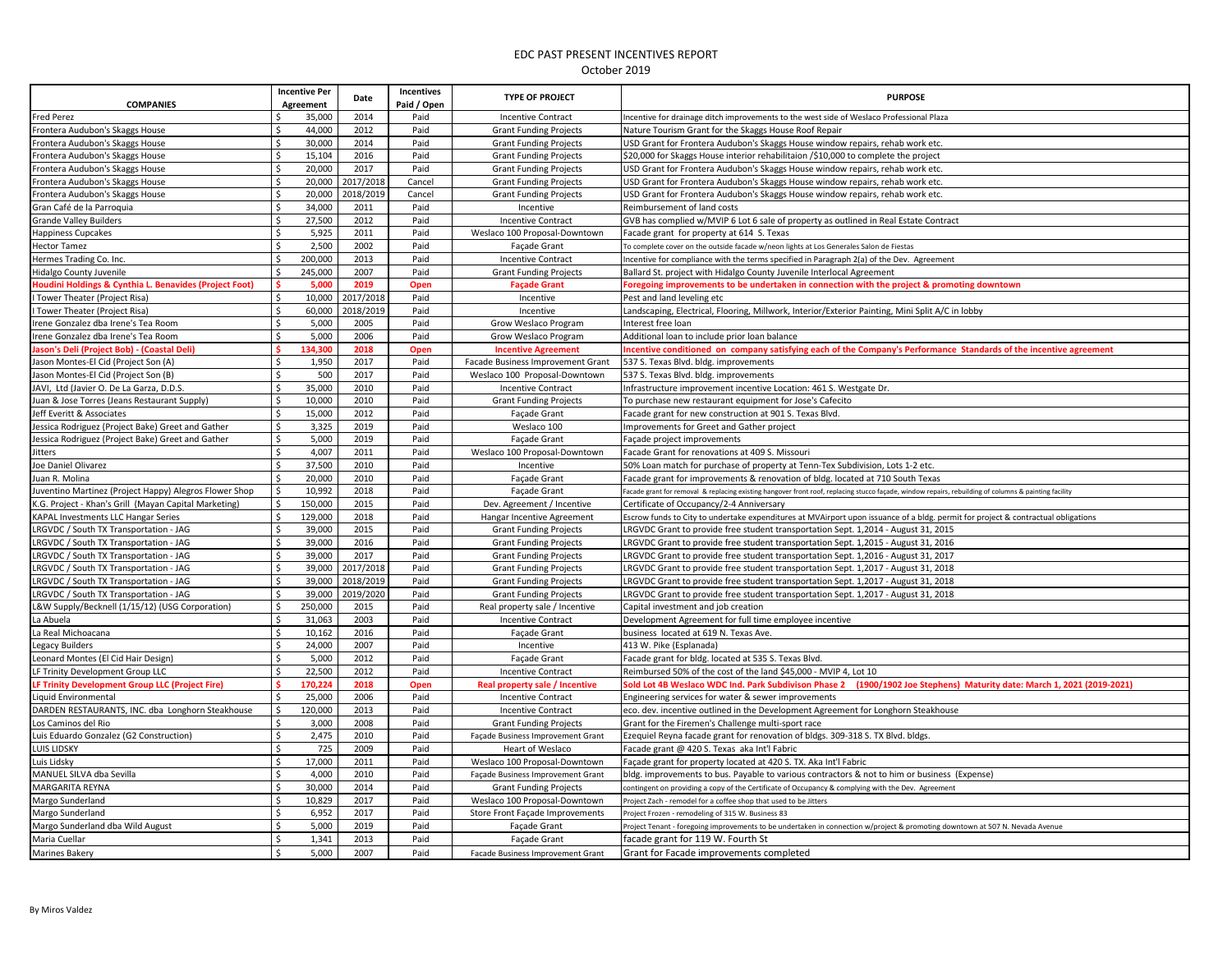|                                                              | <b>Incentive Per</b>        | Date         | Incentives  | <b>TYPE OF PROJECT</b>            | <b>PURPOSE</b>                                                                                                                                                   |
|--------------------------------------------------------------|-----------------------------|--------------|-------------|-----------------------------------|------------------------------------------------------------------------------------------------------------------------------------------------------------------|
| <b>COMPANIES</b>                                             | Agreement                   |              | Paid / Open |                                   |                                                                                                                                                                  |
| <b>Marines Bakery</b>                                        | 24,500<br>Ś                 | 2012         | Paid        | Weslaco 100 Proposal-Downtown     | Grant for Facade improvements completed to bakery shop                                                                                                           |
| Marines Bakery                                               | Ś.<br>15,000                | 2012         | Paid        | Weslaco 100 Proposal-Downtown     | Completion of façade work; documentation of expenditures for property at 201 S. Texas                                                                            |
| Marines Bakery                                               | Ś,<br>25,000                | 2012         | Paid        | Weslaco 100 Proposal-Downtown     | Completion of façade work; documentation of expenditures for property at 203 S. Texas                                                                            |
| Marines Bakery                                               | Ś.<br>25,000                | 2012         | Paid        | Weslaco 100 Proposal-Downtown     | Completion of façade work; documentation of expenditures for property at 205 S. Texas                                                                            |
| Marines Bakery                                               | 25,000<br>Ŝ.                | 2013         | Paid        | Façade Grant                      | Completion of façade work; documentation of expenditures for property at 705 S. Texas                                                                            |
| Mario Mendiola (The Eatery)                                  | 8.500                       | 2019         | Open        | <b>Incentive Agreement</b>        | To assist and induce owner to undertake an investment & certain improvements entered in on Oct. 8, 2019 (Agreement)                                              |
| Mario Mendiola (Project White House)                         | 50,000                      | 2019         | Open        | Weslaco 100                       | To complete improvements as set out in Exhibit A                                                                                                                 |
| Mario Mendiola (Proiect White House)                         | 10,000                      | 2019         | Open        | <b>Facade Grant</b>               | To complete improvements as set out in Exhibit A                                                                                                                 |
| Martinez Furniture & Appliance                               | Ś.<br>100,000               | 2016         | Cancelled   | <b>Incentive Grant</b>            | Furniture retail store located at 1303 Annie St                                                                                                                  |
| Maverick Ind                                                 | Ŝ.<br>125,000               | 2009         | Paid        | Economic Dev. Credit / Loan       | Relocation, expend \$800,000 in new equipment, new 7 yr lease etc.                                                                                               |
| McAllen Flight Academy, LLC (Project Academy)                | 129,000<br>\$               | 2017         | Cancelled   | Incentive Agreement               | To assist MFA to undertake the project in assisting w/certain financial & eco. Incentives                                                                        |
| <b>Medical Safety Technologies</b>                           | $\zeta$<br>37,500           | 2007         | Paid        | Incentive Contract                | Eco. dev. incentive for relocation of medical device manufacturer to Weslaco for a distribution operation                                                        |
| Medina Real Estate Investments                               | \$<br>2,500                 | 2008         | Paid        | <b>Grant Funding Projects</b>     | Grant for paving of alleyway at Medina Plaza, 309 W. Pike                                                                                                        |
| Melinda Garza (Project Harris)                               | 818<br>\$                   | 2018         | Paid        | Façade Grant                      | Cover cost @ 50% of painting exterior of her law firm                                                                                                            |
| Melinda Garza (Project Harris)                               | $\mathsf{\hat{S}}$<br>4,182 | 2019         | Paid        | Façade Grant                      | Increased façade grant amount to a grand total of \$5,000 between the \$818 & \$4,182 without an amendment to the initial contract                               |
| Mid Valley Airport Project (Hangar) EDC                      | Ŝ.<br>464,454               | 2008         | Paid        | Grant                             | Construction of EDC Airport Hangar by Jones-Hasson Construction                                                                                                  |
| Aid Valley Airport, Non-Primary Entitlement Grant Assistance | 89,000                      | 2019         | Open        | Grant                             | for engineering, design & construction of Medium intensity runway lighting upgrade to LED & replacementof (PAPI) lighting on Runway 32                           |
| Mighty Joe's                                                 | 5,000<br>Ŝ.                 | 2008         | Paid        | Façade Business Improvement Grant | bldg. improvements to bus. Payable to various contractors & not to him or business (Expense)                                                                     |
| Mighty Joe's                                                 | $\mathsf{\hat{S}}$<br>7,900 | 2013         | Paid        | Weslaco 100 Proposal-Downtown     | Weslaco 100 Grant for interior improvements to the bldg. located at 340 S. Texas Blvd.                                                                           |
| Mimi's Attic                                                 | \$<br>5.000                 | 2003         | Paid        | Grow Weslaco Program              | Grant for the completion of Mimi's Attic                                                                                                                         |
| Mission Foods/ZIWA                                           | \$<br>60,000                | 2011         | Paid        | Incentive                         | Lease facility at Mid Valley Ind. Park for 5 yrs. - due thru 4/30/2017                                                                                           |
| Montalvo Ins. Agency                                         | \$<br>2,500                 | 2003         | Paid        | Grow Weslaco Program              | Grow Weslaco/Facade Improvement Grant                                                                                                                            |
| Montalvo Ins. Agency                                         | Ś<br>12,000                 | 2010         | Paid        | Façade Business Improvement Grant | Facade Grant for improvements located at 208 S. TX. Blvd.                                                                                                        |
| Moreno's Feed Store                                          | \$<br>2,900                 | 2004         | Paid        | Grow Weslaco Program              | For Infrastructure Expenses approved on 9/15/04 Board mtg.                                                                                                       |
| Motion Industries/ZIWA                                       | \$<br>56,000                | 2011         | Paid        | Incentive                         | Leased facility at MV Ind. Park for 5 yrs., maintain sales/etc. 3/15/2017 -Unable to comply per Saira Muniz of ZIWA-loss of \$5,000 on 5/3/17 per dev. agreement |
| <b>Mountain Glacier</b>                                      | $\mathsf{S}$<br>30,000      | 2010         | Paid        | <b>Incentive Contract</b>         | Incentive for expansion of business                                                                                                                              |
| <b>Mountain Glacier</b>                                      | \$<br>75,000                | 2008         | Paid        | <b>Incentive Contract</b>         | Incentive for re-location of Ozarka distribution warehouse to Weslaco                                                                                            |
| <b>New Dimensions</b>                                        | Ŝ.<br>750                   | 2002         | Paid        | <b>Business Relocation Grant</b>  | For the relocation of business once located at the corner of Texas & Railroad St. Visitor Center future site                                                     |
| New York Life                                                | $\mathsf{s}$<br>2.500       | 2003         | Paid        | Facade Business Improvement Grant | remodeling, painted walls, 3 Round Table Sets, Bal. of Rod Iron Works (7 Bird Houses, 2 Benches, McDok #20)                                                      |
| NICO- (Nick Soto)                                            | $\zeta$<br>75,000           | 2003         | Paid        | <b>Incentive Contract</b>         | to record incentives for notes receivable at 9/30/03                                                                                                             |
| NICO-WF1, LLC                                                | \$<br>100,000               | 2004         | Paid        | <b>Incentive Contract</b>         | Multi-Tenant Bldg. Incentives located at 2202 Sugar Sweet, Weslaco, TX.                                                                                          |
| Nolana Self Storage LLC (Sarina Group, Ltd for Expwy Proj)   | \$<br>300,000               | 2013         | Paid        | Dev. Agreement / Incentive        | To assist with creation of job opportunities & expansion of the City of Weslaco                                                                                  |
| Ortegon Ins. Agency Yvonne M. Ortegon & David Fuentes        | Ŝ.<br>4,805                 | 2019         | Paid        | Facade Grant Amendment            | Improvements to business bldg (Project Eagle)                                                                                                                    |
| Oswalt Holdings LLC                                          | \$<br>15,730                | 2009         | Paid        | <b>Incentive Contract</b>         | Incentive reimbursement for infrastructure improvements                                                                                                          |
| <b>PARK PROJECT (Sports Complex) Dev. Agreement</b>          | Š.<br>500.000               | 2018         | Open        | <b>Dev. Agreement</b>             | To support the City's Sport Complex Project                                                                                                                      |
| Payne Dealer Group                                           | Ŝ.<br>825,000               | 2012         | Paid        | <b>Incentive Contract</b>         | Construct new Chevrolet, GMC/Buick & Ford dealership facilities                                                                                                  |
| Peckers Neighborhood Bar & Grill (Project Hanks)             | \$<br>7,500                 | 2019         | Paid        | <b>Facade Grant</b>               | Building Improvements of 303 S. 6th Street                                                                                                                       |
| Peckers Neighborhood Bar & Grill (Project Hanks)             | Š.<br>16,250                | 2019         | Open        | Weslaco 100                       | Building Improvements of 303 S. 6th Street                                                                                                                       |
| Pharmacy Care                                                | \$<br>75,000                | 2009         | Paid        | <b>Incentive Contract</b>         | 5 yr. lease of 5,000 facility, \$75,000 in tenant improvements etc.                                                                                              |
| PHOENIX DBD LLC                                              | $\mathsf{\$}$<br>1,940      | 2013         | Paid        | Facade Business Improvement Grant | Facade Grant for 536 S. Texas Blvd                                                                                                                               |
| Pop Holdings-Popeye's                                        | Ś<br>50,000                 | 2013         | Paid        | Dev. Agreement / Incentive        | Economic Development Incentives                                                                                                                                  |
| <b>QUE-TAL PRODUCTIONS</b>                                   | \$<br>10,000                | 2007         | Paid        | <b>Grant Funding Projects</b>     | Grant funding for movie "Broken Promise"                                                                                                                         |
| R 5 EATERIES (Bar-B-Cutie Smokehouse)                        | 160,000                     | 2017         | Open        | <b>Incentive Agreement</b>        | Project Memphis 2017-18 \$120,000 - 3 annual installments of \$13,333 if comply with Performance Standard 4 of incentive agmt.                                   |
| RENTAL WORLD, LLC                                            | Ś<br>7,500                  | 2007         | Paid        | Heart of Weslaco                  | Assist w/demolition of dilapidated structure at 401 E. US Bus. 83 thru the Heart of Weslaco                                                                      |
| Reyna Family Dev. Dba Pueblo de Amistad                      | Ś<br>200,000                | 2004         | Paid        | <b>Incentive Contract</b>         | for infrastructure of Pueblo de Amistad Subdivision                                                                                                              |
| RGV Express, LTD                                             | Ŝ.<br>90.000                | 2004         | Paid        | <b>Incentive Contract</b>         | Incentive for a multi-tenant tourism facility                                                                                                                    |
| <b>RGV Solar Power System (Project Sol)</b>                  | 50,000                      | 2018         | Open        | <b>Incentive Agreement</b>        | For Performance Standard 2 & 3 as set out on Table 1 & II to reflect the amendments to section 2(a) and 2(b)                                                     |
| RGV W.O.R.D.                                                 | \$<br>375,000               | 2009         | Paid        | Incentive                         | Quarterly installments based on employment / retention & expansion                                                                                               |
|                                                              | Ŝ.                          |              |             |                                   |                                                                                                                                                                  |
| Rio Bank                                                     | 50,000<br>\$<br>4,182       | 2008         | Paid        | <b>Incentive Grant</b>            | Grant to assist with the demolition & site preparation of new bank facility                                                                                      |
| RIO GRANDE REGIONAL WATER AUTHORITY                          | Ś<br>68,778                 | 2014<br>2018 | Paid        | <b>Grant Funding Projects</b>     | Strategic Water Management Plan matching grant contribution                                                                                                      |
| <b>Rio Precision Machine &amp; Welding (Project Knob)</b>    | \$<br>15,000                | 2011         | Open        | <b>Incentive Agreement</b>        | Improvements & issuance of Certificate of Occupancy/1 yr. of commencement of operation of facility (was KAM, Inc.)                                               |
| RITA'S DANCE STUDIO                                          | Ś                           |              | Paid        | Facade Business Improvement Grant | Facade Grant to assist with improvements & business expansion at 208 S. Border Ave.                                                                              |
| Robert Perales dba Plaza Los Encinos                         | 60,000<br>\$                | 2004         | Paid        | <b>Incentive Contract</b>         | Incentive infrastructure exp. portion reimbursed                                                                                                                 |
| Roy Ibanez                                                   | 12,378<br>Ś                 | 2007         | Paid        | Incentive                         | Relocate master water meter - hotel property                                                                                                                     |
| ROYAL GARDEN FLOWER SHOP                                     | 10,500<br>Ś                 | 2010         | Paid        | Facade Business Improvement Grant | Facade Grant for 113 E. Third St. property                                                                                                                       |
| Ron & Nancy's Little Italy                                   | 16,000<br>Ś                 | 2007         | Paid        | <b>Incentive Contract</b>         | for expansion & infrastructure of current premises                                                                                                               |
| RUDY'S PLAZA AND PROPERTY LLC                                | 20,000                      | 2009         | Paid        | Facade Business Improvement Grant | Facade grant improvements of bldg. at 448 S. Texas Blvd.                                                                                                         |
| SANDY OLIVEIRA PENA                                          | Ś<br>1,970                  | 2010         | Paid        | Facade Business Improvement Grant | Facade renovation of 328 S. TX. Blvd. bldg.                                                                                                                      |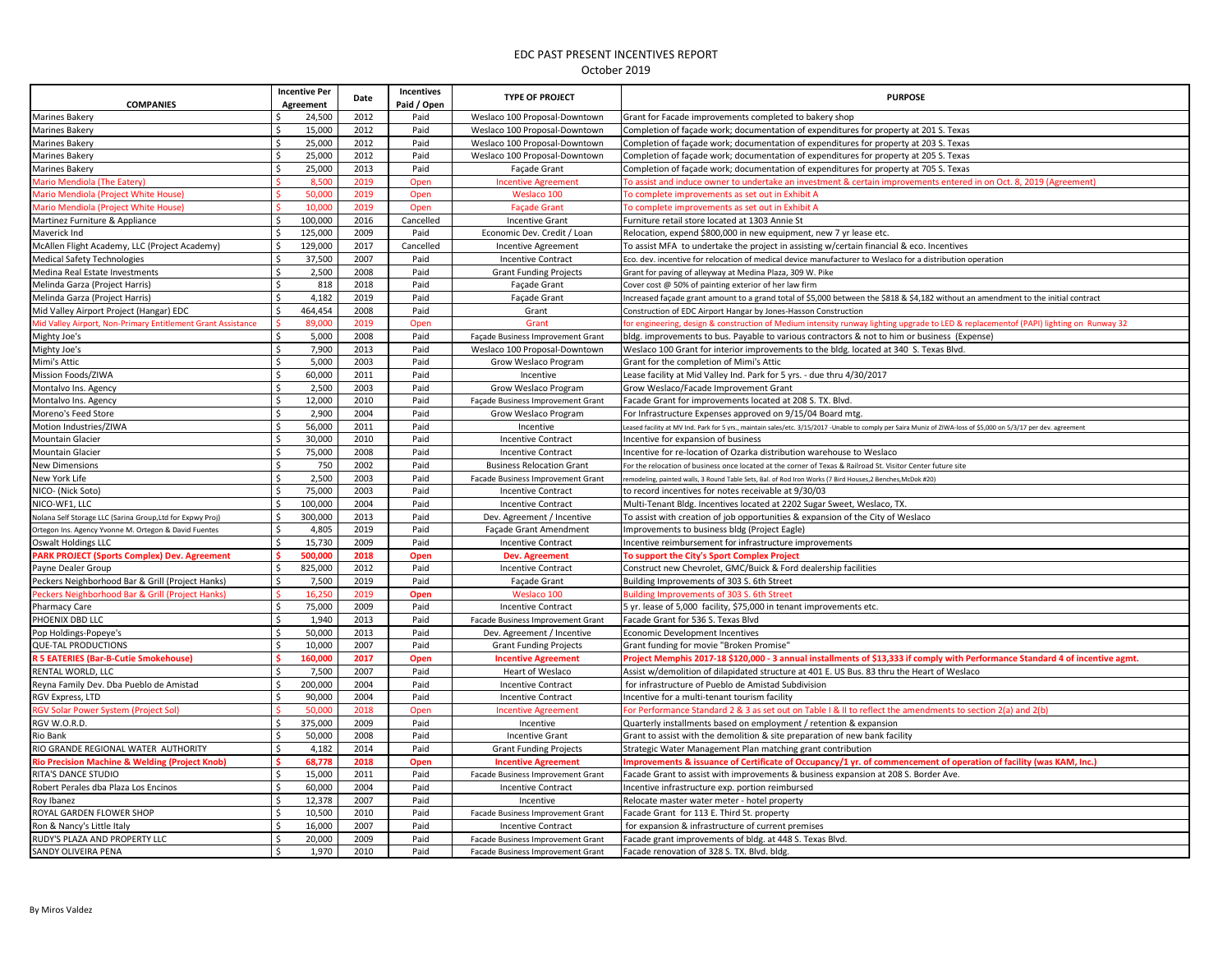| <b>COMPANIES</b>                                            | <b>Incentive Per</b><br>Agreement | Date | Incentives<br>Paid / Open | <b>TYPE OF PROJECT</b>            | <b>PURPOSE</b>                                                                                                         |
|-------------------------------------------------------------|-----------------------------------|------|---------------------------|-----------------------------------|------------------------------------------------------------------------------------------------------------------------|
| SANDY OLIVEIRA PENA                                         | 539                               | 2019 | Paid                      | Façade Grant                      | Installed & Removed existing circuit breaker box                                                                       |
| Savory Perks                                                | 5,000                             | 2009 | Paid                      | Façade Grant                      | for remodeling improvements & other improvements                                                                       |
| Savory Perks                                                | 10,000                            | 2010 | Paid                      | Loan/Grant                        | for remodeling improvements & other improvements                                                                       |
| S.E.S.A. Fleet Services                                     | 20,000                            | 2016 | Paid                      | Special Eco. Dev. Incentive       | MVIP#4 Lot 13- w/6 mo. compliance incentive-obligation to construct                                                    |
| Scott Lacina-KJS Group - Bridgestone                        | 150,000                           | 2013 | Paid                      | <b>Incentive Contract</b>         | Bridgestone-KJS Group has complied with the requirements of Section 1                                                  |
| SDI Weslaco Holdings                                        | 2,300,000                         | 2009 | Paid                      | Incentive                         | relocation of water & sewer lines, closure & realignment of drainage canal                                             |
| Ship & More                                                 | 10,000                            | 2010 | Paid                      | <b>Incentive Contract</b>         | Loan for equipment purchase                                                                                            |
| <b>SHRIMP HOUSE</b>                                         | -\$<br>1,293                      | 2010 | Paid                      | Facade Business Improvement Grant | for installation of neon lighting on the north, east, & south sides of bldg., and painted the exterior of bldg.        |
| SIESTA VILLAGE, INC.                                        | $\mathsf{\hat{S}}$<br>2,500       | 2002 | Paid                      | Facade Business Improvement Grant | To paint entire exterior/interior bldg., Add a canopy, New paving, A/C Units, Location: Auto Zone Building             |
| <b>SKY I.T. SOLUTIONS</b>                                   | 11,942<br><sup>\$</sup>           | 2014 | Paid                      | Facade Business Improvement Grant | Facade Grant for 705 S. Texas location                                                                                 |
| smile, Inc. (Claudia Hernandez)                             | 75,000                            | 2018 | Open                      | <b>Incentive Agreement</b>        | incentive for retaining & employment at the Firm's new pediatric denistry facility                                     |
| Something Special by Cercas Universal Fence                 | $\hat{\varsigma}$<br>450          | 2003 | Paid                      | Financial assistance              | Fence post setting @ Something Special                                                                                 |
| Southwest Community Investment Corp-Women's Bus Cente \$    | 15,000                            | 2014 | Paid                      | <b>Grant Funding Projects</b>     | B2B Growth Training Project program grant c/o WOMEN'S BUSINESS CENTER by Maria Mann                                    |
| South Texas College                                         | \$<br>29,526                      | 2005 | Paid                      | <b>Grant Funding Projects</b>     | STC Grant for infrastructure / street improvements                                                                     |
| STC (South Texas College)                                   | Ŝ.<br>37,248                      | 2013 | Paid                      | <b>Grant Funding Projects</b>     | STC Grant to assist with free student transportation to STC Mid-Valley Campus                                          |
| STC (South Texas College)                                   | 14,560<br>-\$                     | 2014 | Paid                      | <b>Grant Funding Projects</b>     | STC Grant to assist with free student transportation to STC Mid-Valley Campus                                          |
| STC (South Texas College)                                   | Ś<br>14,733                       | 2015 | Paid                      | <b>Grant Funding Projects</b>     | STC Grant to assist with free student transportation to STC Mid-Valley Campus                                          |
| STC (South Texas College)                                   | Ŝ.<br>9,707                       | 2015 | Paid                      | <b>Grant Funding Projects</b>     | STC Grant to assist with free student transportation to STC Mid-Valley Campus                                          |
| Sue Grooms-Pins & Cues                                      | Ŝ.<br>150,000                     | 2010 | Paid                      | <b>Incentive Contract</b>         | Incentive as per Development Agreement compliance                                                                      |
| SURYA, LTD                                                  | Ŝ.<br>12,378                      | 2009 | Paid                      | <b>Grant Funding Projects</b>     | Relocation of master water meter for hotel project                                                                     |
| Tamez Financial Group, LLC                                  | <sup>\$</sup><br>13,000           | 2016 | Paid                      | Facade Business Improvement Grant | Documents have been provided for this incentive at 1022 S. Texas Blvd.                                                 |
|                                                             | Ŝ.<br>90,000                      | 2001 | Paid                      |                                   | To post lease income per lease agreement-TANUS earned as of 11/01/01                                                   |
| <b>Tanus Sales Company</b>                                  | <sup>\$</sup>                     | 2008 | Paid                      | Incentive Agreement               |                                                                                                                        |
| Tanus Sales Company / Woodcrafters                          | 288,994<br>Ŝ.                     |      | Paid                      | <b>Grant Funding Projects</b>     | Completion of bldg. improvements of new facility                                                                       |
| <b>Taylor Construction Company</b>                          | 15,000                            | 2012 |                           | Facade Business Improvement Grant | Facade Grant for El Gallo Loco @ 611 S. TX Boulevard                                                                   |
| TDI Ind (See ZIWA below)                                    | Ŝ.<br>51.000                      | 2011 | Closed                    | Incentive                         | TDI Dev. Agmt. Incentive Pmt. # 2 & forward (Joey was told by Alex bus. closing) \$10,200 (2016) 40,800                |
| Texana Pickle Producers, INC.                               | Ŝ.<br>53,000                      | 2002 | Paid                      | Financial assistance              | for demolition of buildings & site cleaning on the leased property at Railroad St                                      |
| <b>Texas Aviation Academy Flight School (Project Riley)</b> | 11,175                            | 2018 | Open                      | <b>Incentive Agreement</b>        | erformance standards over a 5 year period beginning Dec. 2018 with one year rent free                                  |
| Texas Department of Public Safety (DPS)                     | 1,022,398<br>$\mathsf{S}$         | 2008 | Donated                   | Convey 21.29 acres for DPS        | Land for construction of DPS Regional Headquarters Complex                                                             |
| <b>Texas Health Care Imaging</b>                            | Ś<br>50,000                       | 2012 | Paid                      | <b>Incentive Contract</b>         | ompletion of warehouse renovations on Expwy. 83, relocate all employees to new facility & evidence of total proj. exp. |
| The Bungalow & Company                                      | \$<br>10,000<br>Ś                 | 2011 | Paid                      | Facade Business Improvement Grant | Facade Grant on a 50:50 basis not to exceed \$10,000 based on completion of the work                                   |
| The One Day on Earth Foundation                             | 2,000<br>Ś                        | 2014 | Paid                      | <b>Grant Funding Projects</b>     | Grant request 100% reward, Weslaco activities                                                                          |
| TREJO & TREJO Investments, LLC (TNT Investments)            | 60,000                            | 2007 | Paid                      | Incentive Loan                    | Extension of main water line along FM 88 to the commercial property                                                    |
| Torres Espino Cabinets                                      | 50,000                            | 2003 | Paid                      | <b>Incentive Contract</b>         | Moving/Relocation expense advance                                                                                      |
| TRANE                                                       | .\$<br>62,500                     | 2008 | Paid                      | <b>Incentive Contract</b>         | Compliance with Development Agreement dated 5/25/07                                                                    |
| Trinity MEP Engineering (Project Fire)                      | 35,000                            | 2010 | Paid                      | <b>Incentive Contract</b>         | Incentive for the construction cost of new facility                                                                    |
| Trinity MEP Engineering (Project Fire & Water)              | 67.092                            | 2019 | Open                      | <b>Incentive Agreement</b>        | construction of improvements & commencement of operations with retention of employees                                  |
| TX Health Care Imaging                                      | 50,000                            | 2012 | Paid                      | <b>Incentive Contract</b>         | Dev. Agmt. for incentive of renovation completion of warehouse etc.                                                    |
| Ulises E. Perez                                             | 36,150                            | 2010 | Paid                      | <b>Incentive Contract</b>         | Economic Dev. Incentive according to Real Estate dated 11/12/10                                                        |
| UTRGV Apartments (Chicken Hatch 2)                          | 225,000                           | 2017 | Donated                   | Conveyed land to City of Weslaco  | Land for construction of UTRGV Apartments                                                                              |
| Valley Grande Institute                                     | 700<br>Ŝ.                         | 2010 | Paid                      | Facade Business Improvement Grant | Clean up & removal of debris located at Missouri Ave. & Third St.                                                      |
| Valley Hardcore Fitness Center (Project Strong)             | \$<br>5,490                       | 2017 | Cancel                    | <b>Grant Funding Projects</b>     | Used to be Ironhouse Gym - improvements to roof                                                                        |
| Valley Nature Center                                        | Ś<br>10,000                       | 2002 | Paid                      | <b>Grant Funding Projects</b>     | Matching grant for fiscal yr. 2001/02 operational expenses                                                             |
| Valley Nature Center                                        | $\hat{\varsigma}$<br>30,000       | 2003 | Paid                      | <b>Grant Funding Projects</b>     | Grant for fiscal yr. 2002/03 operational expenses                                                                      |
| Valley Nature Center                                        | Ś<br>30,000                       | 2003 | Paid                      | <b>Grant Funding Projects</b>     | Grant for fiscal yr. 2002/03                                                                                           |
| <b>Valley Nature Center</b>                                 | <sup>\$</sup><br>15,000           | 2004 | Paid                      | <b>Grant Funding Projects</b>     | develop an annual major nature-related festival to bring tourism to Weslaco - Funding for Dragonfly Days included      |
| Valley Nature Center                                        | 15,000<br><sup>\$</sup>           | 2004 | Paid                      | <b>Grant Funding Projects</b>     | develop an annual major nature-related festival to bring tourism to Weslaco - Funding for Dragonfly Days included      |
| Valley Nature Center                                        | 15,000<br><sup>\$</sup>           | 2004 | Paid                      | <b>Grant Funding Projects</b>     | Spring Fest pmt. 3rd Qtr. July-Sept. 2004                                                                              |
| Valley Nature Center                                        | 15,000                            | 2004 | Paid                      | <b>Grant Funding Projects</b>     | Spring Fest pmt. 4th Qtr. Oct.- Dec. 2004                                                                              |
| Valley Nature Center                                        | <sup>\$</sup><br>12,500           | 2006 | Paid                      | <b>Grant Funding Projects</b>     | Grant to assist VNC with development efforts                                                                           |
| Valley Nature Center                                        | <sup>\$</sup><br>12,500           | 2007 | Paid                      | <b>Grant Funding Projects</b>     | Grant to assist VNC with development efforts                                                                           |
| Valley Nature Center                                        | \$<br>12,500                      | 2007 | Paid                      | <b>Grant Funding Projects</b>     | Funding for development director, development of a long term business plan, & additional grant writer                  |
| Valley Nature Center                                        | 11,500<br><sup>\$</sup>           | 2008 | Paid                      | <b>Grant Funding Projects</b>     | Funding for development director, development of a long term business plan, & additional grant writer                  |
| Valley Nature Center                                        | -\$<br>5,000                      | 2011 | Paid                      | <b>Grant Funding Projects</b>     | Grant to promote nature tourism in Weslaco                                                                             |
| Valley Nature Center                                        | 12,000<br>-\$                     | 2011 | Paid                      | <b>Grant Funding Projects</b>     | Grant to promote nature tourism gift shop inventory in Weslaco                                                         |
| Valley Nature Center                                        | \$<br>10,000                      | 2011 | Paid                      | <b>Grant Funding Projects</b>     | Grant to promote nature tourism general operations in Weslaco                                                          |
| Valley Nature Center                                        | <sup>\$</sup><br>10,000           | 2012 | Paid                      | <b>Grant Funding Projects</b>     | Grant to promote nature tourism general operations in Weslaco                                                          |
| Valley Nature Center                                        | $\zeta$<br>10,000                 | 2012 | Paid                      | <b>Grant Funding Projects</b>     | Grant to promote nature tourism general operations in Weslaco                                                          |
| Valley Nature Center                                        | $\zeta$<br>10,000                 | 2012 | Paid                      | <b>Grant Funding Projects</b>     | Grant to promote nature tourism general operations in Weslaco                                                          |